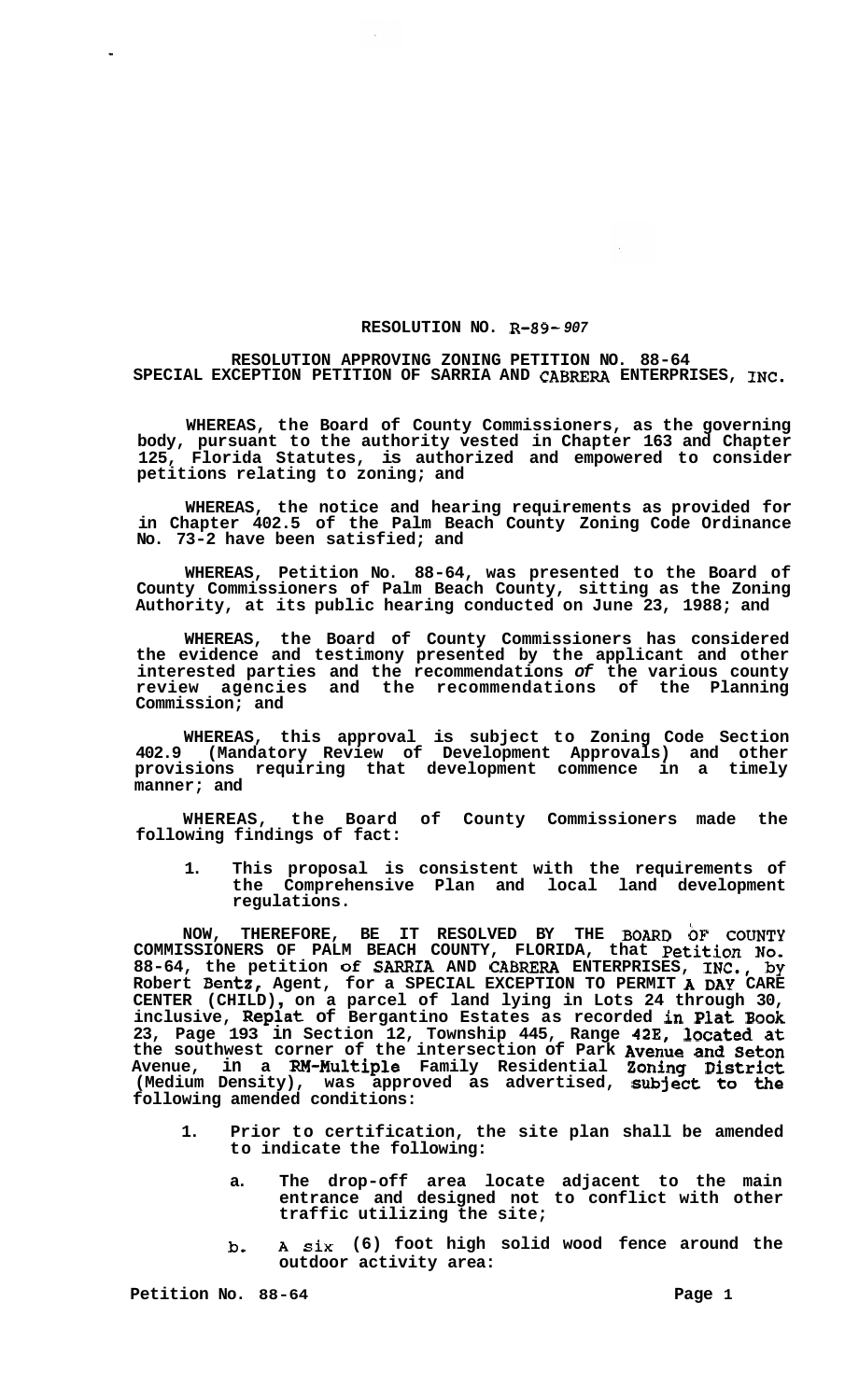- **C. A ten (10) foot wide landscape strip along the perimeter of all vehicular use areas. This landscape strip shall be supplemented with ten (10) foot to twelve (12) foot high native canopy trees, spaced twenty (20) on center and a native hedge, 36 inches high, spaced 24 inches on center;**
- **d. The required twenty (20) foot distance between all parking stalls and the eastern property line;**
- **e. Required terminal islands;**
- **f. Required trees in terminal islands;** -
- **g-The number of employees;**
- **h. A listing to indicate all excluded areas of the indoor usable floor area:**
- **i. Required handicap access;**
- **j-Clear backup distance for all parking stalls; and**
- **k. Trash receptacle.**
- **2. The petitioner shall upgrade the landscaping around the outdoor activity area by installing ten (10) foot to twelve (12) foot high native canopy trees spaced a maximum of twenty (20) feet on center.**
- **3. Use of the site shall be limited to a Day Care Center supporting a maximum of 230 children.**
- **4. The petitioner shall install adequate signage at both entrances that clearly indicates "one way traffic only" at the northern entrance and "do not enter" at the southern entrance. The pavement shall be clearly marked indicating the limits of the drop-off area and one way traffic flow.**
- *5.*  **No outdoor loudspeaker system shall be permitted on site.**
- **6. All site lishtins shall be a maximum of fifteen (15)**  feet high, low intensity, shielded and directed away **from surrounding residences and right-of-way.**
- *7.*  **The trash receptacle shall be completely screened by a six (6) foot high solid wood fence and located away from the outdoor play area.**
- *8.*  **Sewer service is available to the property. Therefore, no septic tank shall be permitted on the site.**
- **9. Water service is available to the property. Therefore, no well shall be permitted on the site to provide potable water.**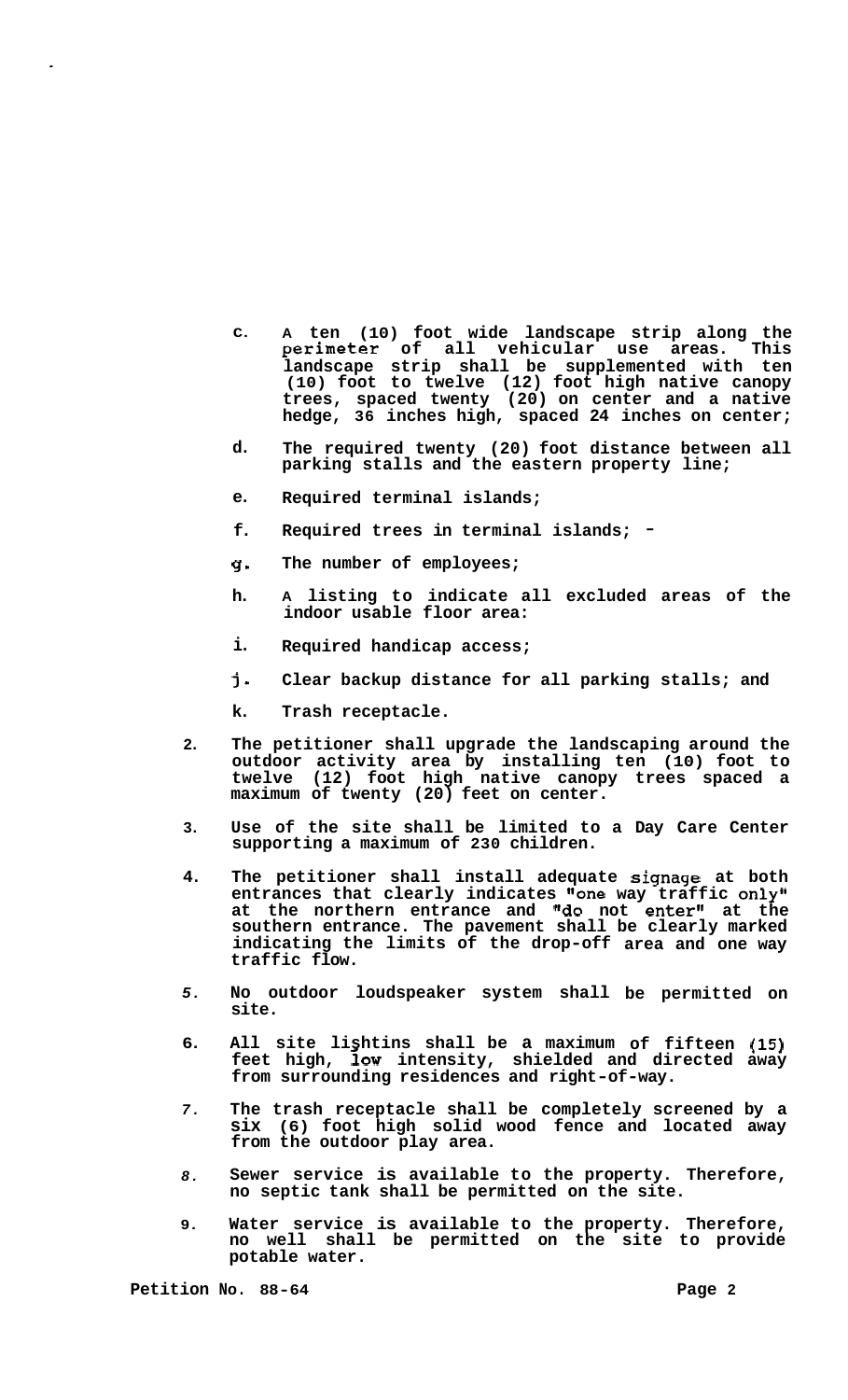- **10. The developer shall provide discharge control and treatment for the stormwater runoff in accordance with all applicable agency requirements in effect at the time of the permit application. However, at a minimum, this development shall retain onsite the stormwater runoff generated by a three (3) year-one (1) hour storm with a total rainfall of 3 inches as required by the Permit Section, Land Development Division. The drainage system shall be maintained in an acceptable condition as approved by the County Engineer. In the event that the drainage system is not adequately maintained as determined by the County Engineer, this matter will be referred to the Code Enforcement Board for enforcement.**
- **11. The property owner shall construct:** 
	- **a. Left turn lane south approach on Seton Avenue at Summit Boulevard**
	- **b. Left turn lane north approach on Seton Avenue at Chukkers Avenue plus appropriate paved tapers**

**all concurrent with onsite paving and drainage improvements. This construction shall include curb and gutter if required by the County Engineer and shall include appropriate canal crossing cross section as determined by the Lake Worth Drainage District and County Engineer. Construction shall**  be completed prior to the issuance of **Certificate of Occupancy.** 

- **12. The property owner shall pay a Fair Share Fee in the amount and manner required by the "Fair Share Contribution for Road Improvements Ordinance" as it presently exists or as it may from time to time be amended. The Fair Share Fee for this project presently is \$19,262.00 (719 trips X \$26.79 per trip).**
- **13. Failure to comply with the conditions herein may result in the denial or revocation of a building permit; the issuance of a stop work order; the denial of a Certificate of Occupancy on any building or structure; or the denial or revocation of any permit or approval for any developer-owner, commercial-owner, lessee, or user of the subject property. Appeals from such action may be taken to the Palm Beach County Board of Adjustment or as otherwise provided in the Palm Beach County Zoning Code.**

 $\mathbf{r}$ 

 $\ddot{\phantom{a}}$